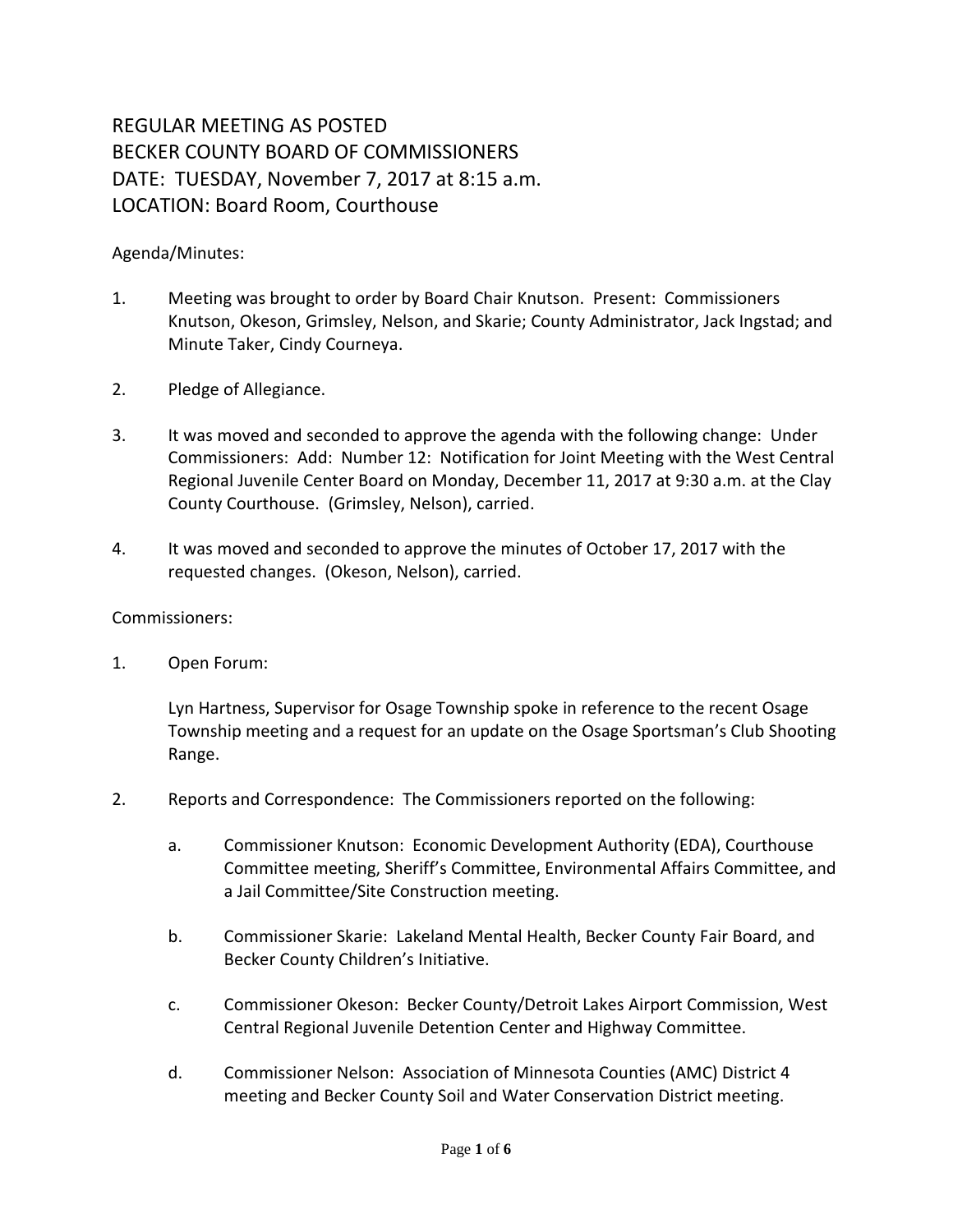- e. Commissioner Grimsley: Becker County Historical Society.
- 3. Appointments: There were none.
- 4. It was moved and seconded to approve the Fifth Amended Cooperative Service Agreement for the Operation of the Clay County Secure Juvenile Detention and Treatment Facility, with a change noted to include the requirement for counties to pay a per diem once they have used all beds/days purchased for the contracted year. (Okeson, Nelson), carried.
- 5. It was moved and seconded to approve the renewal of the Becker County Civil Commitment Contract for 2018, as presented, with Attorney, Stuart J. Kitzmann, Kitzmann Law Office, Detroit Lakes, MN, at a rate of \$1,450.00 per month, effective January 1, 2018 – December 31, 2018. (Skarie, Grimsley), carried.
- 6. It was moved and seconded to approve the Annual Becker County Holiday Tea for Tuesday, December 19, 2017 in the First Floor Board Room of the Courthouse, with the commissioners to split the total cost of any expenses incurred. (Nelson, Grimsley), carried.
- 7. It was moved and seconded to authorize Becker County to participate in the 2020 U.S. Census: Local Update of Census Addresses (LUCA) Program and for the Board Chair to sign any applicable documents. (Nelson, Okeson), carried.
- 8. Danielle Olson, Executive Director of the Sunnyside Care Center in Lake Park, MN was present and requested for Becker County to continue its contribution of matching funds towards the Equitable Cost-Sharing for Publically Owned Nursing Homes (ECPN) Program for Sunnyside.

It was moved and seconded to approve the request for Becker County to continue contributing matching funds to support the 2018 ECPN Program for Sunnyside Care Center, Lake Park, MN, at a cost of \$5.00 per resident/per day for an annual cost of \$18,732.48. (Nelson, Okeson), carried.

- 9. It was moved and seconded to approve any of the commissioner's attendance at the Joint Meeting of the West Central Juvenile Detention Center Board at the Clay County Courthouse on Monday, December 11, 2017 at 9:30 a.m., with per diem and mileage reimbursement, as approved. (Okeson, Skarie), carried.
- 10. Discussion was held in reference to bonding for the Becker County/Detroit Lakes Airport Project. Options and the timeline of payments were discussed.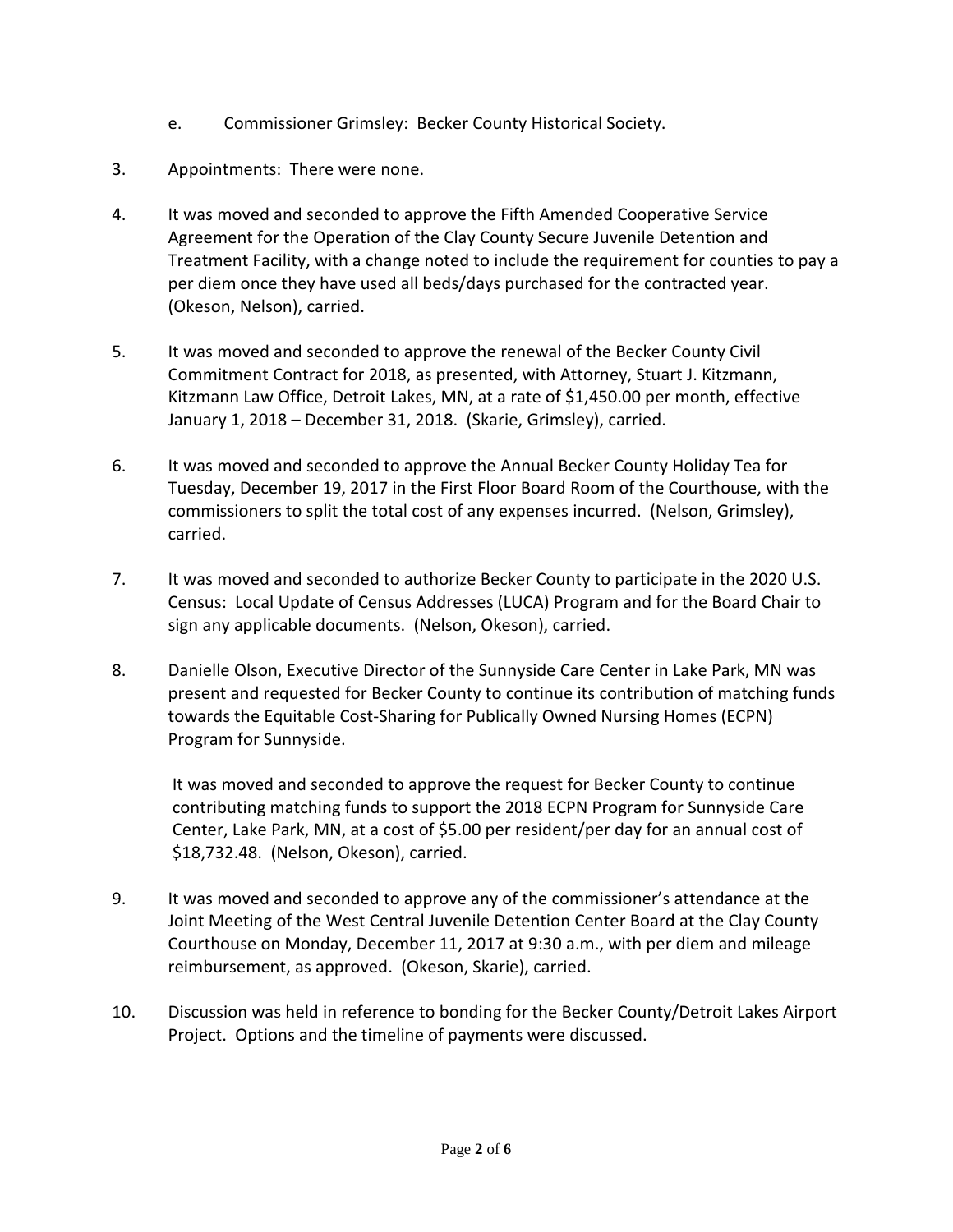11. Ken Foltz was present and spoke in reference to the request from Foltz Shop, LLC, to petition for annexation into the City of Detroit Lakes, to gain access to City sewer and water.

It was moved and seconded to approve Resolution 11-17-1G, to hereby authorize the Board Chair to execute and sign a petition for annexation, in support of the efforts of Foltz Shop, LLC in its request for annexation into the City of Detroit Lakes; to include County Road 131, right-of-way between Tower Road and TH 59. (Okeson, Grimsley), carried.

It was also requested by Commissioner Okeson that wordage be added into the petition to include that the City of Detroit Lakes will assume responsibility for the segment of the road, as stated.

12. A request from the Wild Rice Watershed District (WRWD) was received for Becker County to support their plan to pursue a "One Watershed One Plan" (IWIP) Program, however, no one was present from the WRWD for the discussion and consideration.

It was moved and seconded to table indefinitely, the request for Becker County to support the WRWD's "One Watershed One Plan Project". (Nelson, Okeson), carried.

Finance Committee Minutes: Mary Hendrickson presented:

- 1. It was moved and seconded to approve the Regular Claims, Auditor Warrants, Over 90-Day Claims, and Additional Issues, as presented:
	- a. Auditor Warrants (Tuesday Bills):
		- i.  $10/17/2017$  in the amount of \$ 25,122.58;
		- ii.  $10/24/2017$  in the amount of \$6,120,925.41;
		- iii.  $10/31/2017$  in the amount of \$ 9,939.34; for a total amount of  $$6,155,987.33$
	- b. Over 90-Day Claims:
		- i. Alliance Pest Protection in the amount of \$245.00 (invoice just turned in);
		- ii. Beug's Ace Hardware in the amount of \$5.34 (invoice just turned in);
		- iii. Hydrafil.com in the amount of \$207.06 (invoice just turned in).
	- c. Additional Issues:
		- i. No itemized meal receipt for \$15.00 from Granite City Food for Kelsey Opsahl.

(Skarie, Okeson), carried.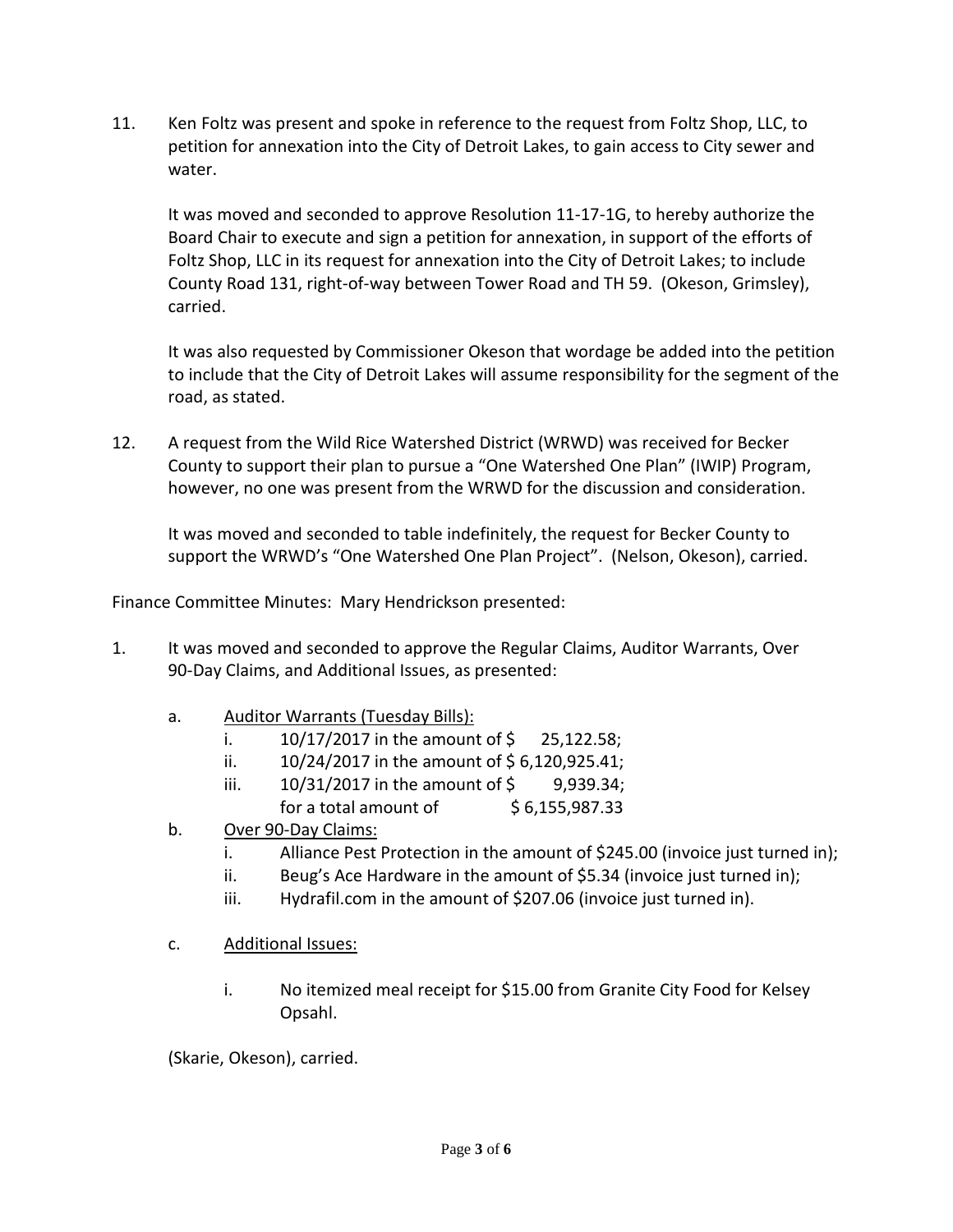- 2. It was moved and seconded to approve the purchase of Next Generation 911 Data Cleanup and Readiness Services, to upgrade to the new 911 state wide standards, at a cost of up to \$35,330.80 from ProWest of Walker, MN, utilizing 911 funds. (Nelson, Okeson), carried.
- 3. It was moved and seconded to approve the purchase of a Surface Pro and Keyboard for the Assessor's office for field work, at a cost of \$1,187.35 from Morris Electronics, Morris, MN. (Nelson, Skarie), carried.

Auditor-Treasurer: Mary Hendrickson presented:

- 1. Licenses & Permits: There were none.
- 2. Discussion was held in regards to the Tax Policy and Current Year Penalty Abatements.

A motion was made by Commissioner Grimsley that any tax abatement penalty for late payment of tax in the current year be brought forward to the board for consideration and approval for any day late, other than one (1) day late, post-marked. Motion died for lack of a second.

Sheriff: Sergeant Ty Warren presented:

- 1. It was moved and seconded to approve Resolution 11-17-1A, to reorganize the Sheriff's Office by creating a Variable Hour Transport Group by utilizing one budgeted part-time Transport Officer position and to advertise and hire additional Transport Officer(s) through the normal hiring process. (Grimsley, Nelson), carried.
- 2. It was moved and seconded to approve Resolution 11-17-1B, to hire a full-time Jail Sergeant, due to a resignation, and if filling this position creates another vacancy within the jail to fill that position also. (Okeson, Nelson), carried.
- 3. It was moved and seconded to approve the ratification of the approval of the Joint Powers Agreement between the State of Minnesota, acting through its Commissioner of Corrections Minnesota Correctional Facility-Oak Park Heights, Stillwater, MN and Becker County, effective October 23, 2017 through October 22, 2018, at an amount of \$255.00 per day, and as presented. (Grimsley, Okeson), carried.
- 4. Sergeant Ty Warren and the Board congratulated and welcomed Paula Peterson as the new Jail Administrator for Becker County.

Human Services: Denise Warren presented:

1. It was moved and seconded to approve the 2018-2019 MN Family Investment Program (MFIP) Biennial Service Agreement, for the annual appropriation of \$466,324.00, and to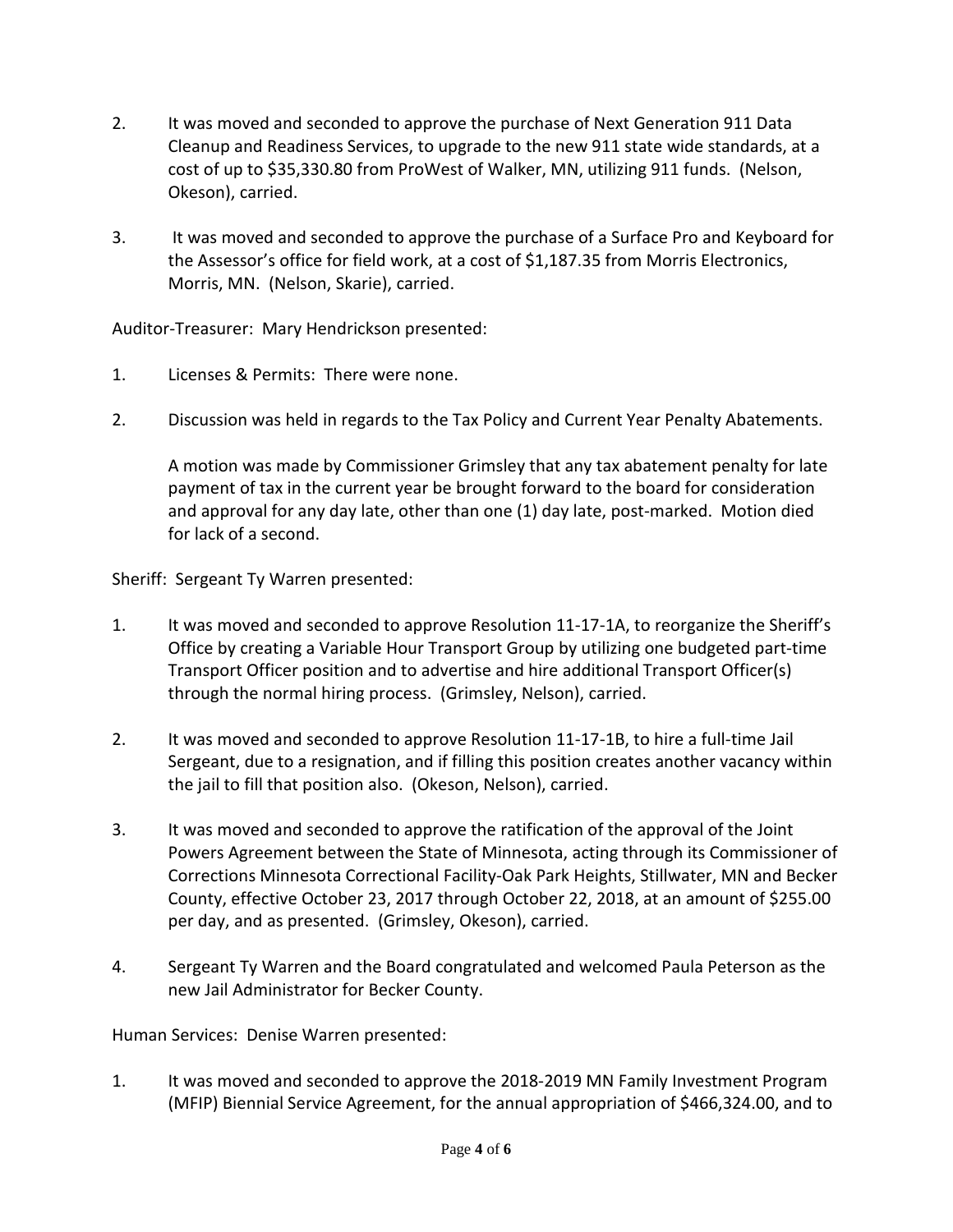certify the submission of this plan to the Minnesota Department of Human Services. (Grimsley, Skarie), carried.

- 2. It was moved and seconded to approve the amendment to the Mahube-Otwa Contract for Family Health Services, as presented, effective July 1, 2017 to June 30, 2018 and at the amendment dollar amount of \$55,190.00. (Skarie, Grimsley), carried.
- 3. It was moved and seconded to accept the Human Services reports for Adult Services, Behavioral Health, Child and Family Services, Child Support, Financial Services, and the Waiver Report, as presented. (Grimsley, Skarie), carried.
- 4. It was moved and seconded to approve the Human Services claims for Community Health, Human Services, and Transit, as presented. (Skarie, Grimsley), carried.

Highway: Jim Olson presented:

- 1. The agenda item for employee recognition for State Snow Plow Rodeo Winners will be presented at the next Board meeting on November 21, 2017.
- 2. Discussion was held in reference to future Public Works Facility site selection with options presented.

It was the consensus of the Board to move forward with discussions with the current architect on developing a footprint design for a Public Works Facility on county-owned land.

- 3. It was moved and seconded to approve Resolution 11-17-1E, to support an application for \$1,000,000 in LRIP grant funds for improvements to CSAH 22/Washington Avenue, as outlined in said resolution. (Okeson, Nelson), carried.
- 4. Highway Engineer, Jim Olson, also provided a brief update on road projects.

Environmental Services: Steve Skoog presented:

- 1. It was moved and seconded to approve Resolution 11-17-1C, the 2018 Solid Waste Fee Schedule, as attached. (Skarie, Nelson), carried.
- 2. It was moved and seconded to approve Resolution 11-17-1D, to approve the purchase and installation of equipment for the Recycling Facility, as detailed in the Capital Expenditure Request, at a total cost of up to \$488,933.95, with more quotes to be received on the Electric portion. (Skarie, Nelson), carried.
- 3. It was moved and seconded to approve the purchase of a used van type semi-trailer for storage of extra recycling carts, and in 2018, to store processed commodities at the